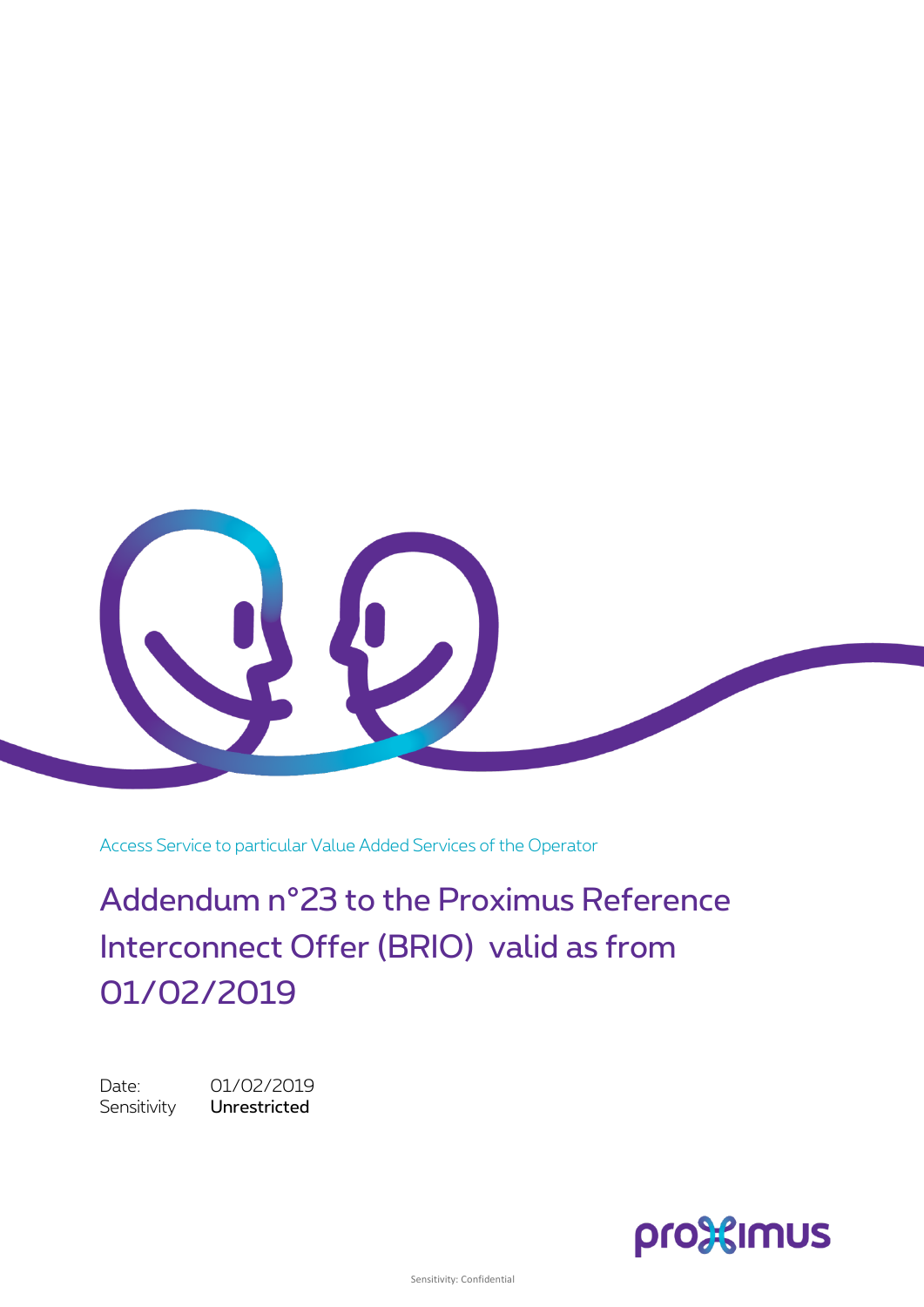# pro<sup>32</sup>imus

## <span id="page-1-0"></span>**Table of contents**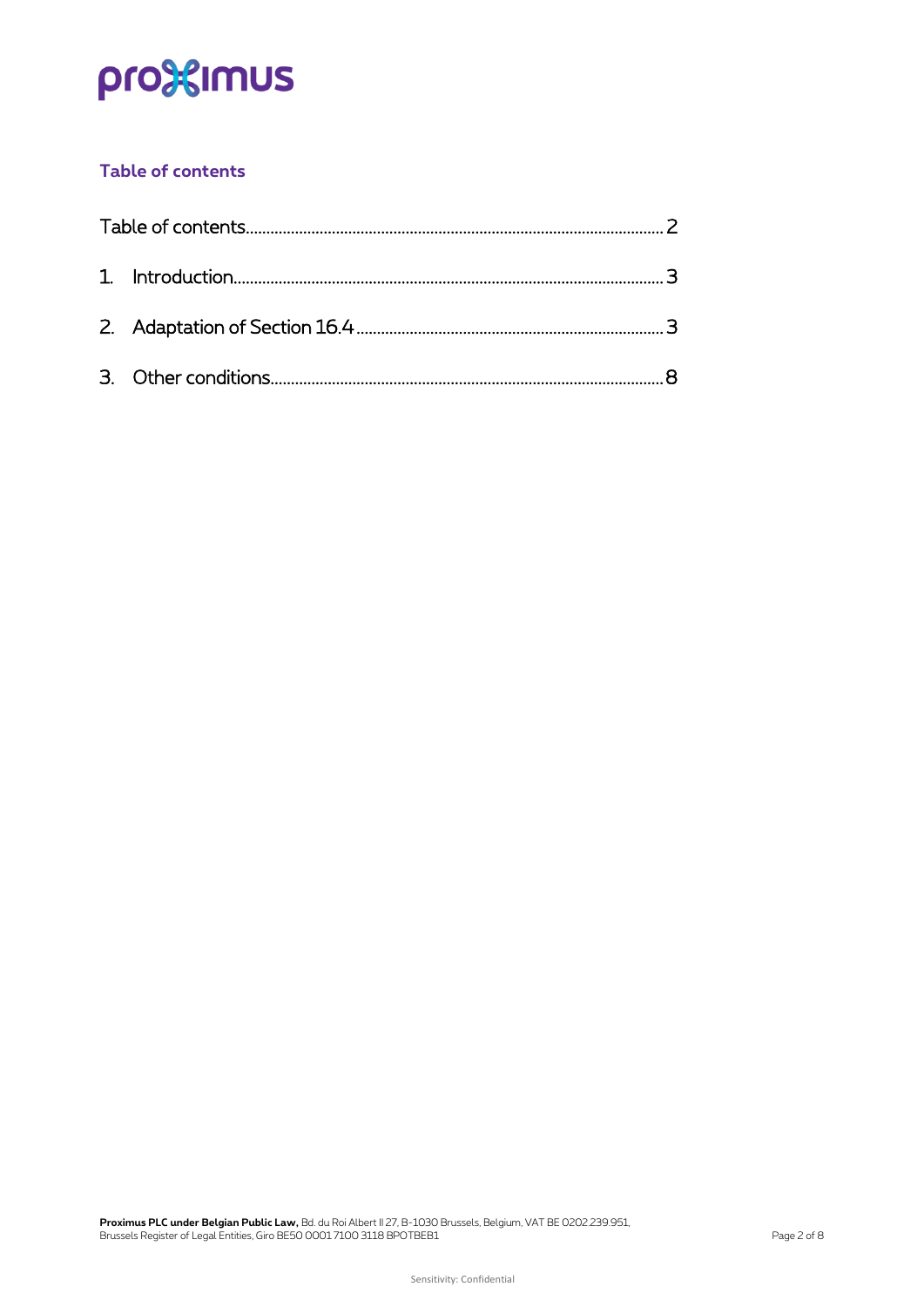# pro3<sup>2</sup> mus

#### <span id="page-2-0"></span>1. **Introduction**

The BRIO in its section 5 (*Access Service for Calls to particular Value Added Services of the Operator*) describes the way in which Proximus offers access to Freephone, Split Charging, Premium Rate, Infokiosk and Universal Number Services of the Operator and conveyed from the Proximus network termination point at which the Call was originated to the Access Point chosen by the Operator. In section 16.4 of the BRIO the pricing conditions for these services are presented.

The conditions in the BRIO relating to these services have been amended several times through these Addenda:

Addendum N°1: Access Service to particular Value Added Services of the Operator (valid as from 01/03/2006) Addendum N°11: Access Service to particular Value Added Services of the Operator (valid as from 01/04/2008) Addendum N°19: Split Charging Number Services (valid as from 01/04/2012)

The present Addendum to the BRIO concerns a voluntary offer of Proximus on the price evolution of these Access Services during a period after deregulation. This Addendium is formulated as a voluntary undertaking by Proximus that would be applicable in the event of deregulation of the relevant market of access to the public telephony network on a fIxed location for non-private users.

<span id="page-2-1"></span>The sections of the BRIO, which are impacted by this Addendum are indicated in the subsequent paragraphs.

## 2. **Adaptation of Section 16.4**

#### Section 16.4 of the BRIO is amended and completed as follows:

#### *16.4.1 Freephone and 116xxx numbers of the Operator*

From an ordinary network termination point:

| Tariffs in eurocents |               |                   |                      |                                |
|----------------------|---------------|-------------------|----------------------|--------------------------------|
| Type of Call         | Setup<br>Peak | Setup<br>Off-Peak | Duration<br>Peak/min | Duration<br>$Off-$<br>Peak/min |
| Intra Access Area    | 1,685         | 0,884             | 0,959                | 0,503                          |
| Extra Access Area    | 1.811         | 0.950             | 1.164                | 0.611                          |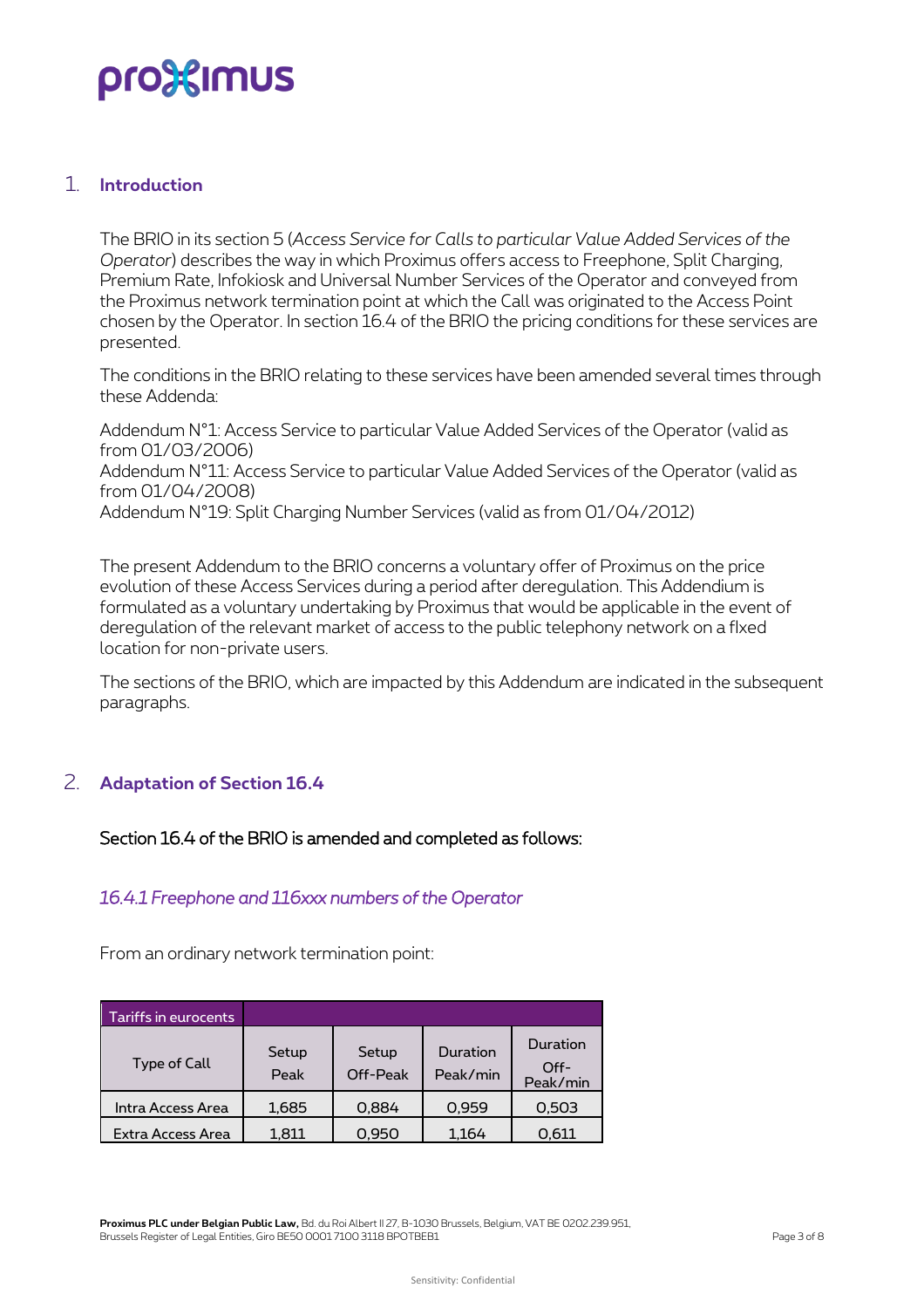# pro%imus

## *16.4.2 Premium rate, Infokiosk and Universal Number numbers of the Operator*

Sections 16.4.2.2 to 16.4.2.6 are replaced with currently applied tariffs (price applicable since 01/05/2010 following the VAT circulaire E.T.109.696 (AOIF Nr. 50/2009) of 12/11/2009).

### *16.4.2 Calls to OLO Premium Rate Numbers (090X) and OLO Universal Numbers (070*)

The tariff is composed of 2 parts, a Transport rate and a Money Transfer rate, that are listed below.

#### Transport rate

| Tariffs in<br>eurocents | National      |                   |                      |                                |  |  |
|-------------------------|---------------|-------------------|----------------------|--------------------------------|--|--|
| PQ                      | Setup<br>Peak | Setup<br>Off-Peak | Duration<br>Peak/min | Duration<br>$Off-$<br>Peak/min |  |  |
| 090x/070                | 1,685         | 0.884             | 0,959                | 0,503                          |  |  |

Calls to 090X numbers should be disconnected after 10 minutes for number ranges where a retail price per minute is applicable. After the 10th minute, Transport fee as defined in the below table will be applied

| Tariffs in<br>eurocents | <b>National</b> |                   |                      |                              |  |  |
|-------------------------|-----------------|-------------------|----------------------|------------------------------|--|--|
| PQ                      | Setup<br>Peak   | Setup<br>Off-Peak | Duration<br>Peak/min | Duration<br>Off-<br>Peak/min |  |  |
| 090x                    | 0.000           | 0.000             | 3.476                | 3.121                        |  |  |

#### Money Transfer rates

For *calls to 070, 0900, 0902, 0903, 0904, 0906 and 0907 numbers* the money transfer rates are calculated according to the following formula:

*Set-up tariff (eurocent per call) = 0 eurocent per call*

*Duration tariff (eurocent per minute) = 0,560 eurocent per minute + 8,264% of the retail tariff per minute VAT inclusive (eurocent)*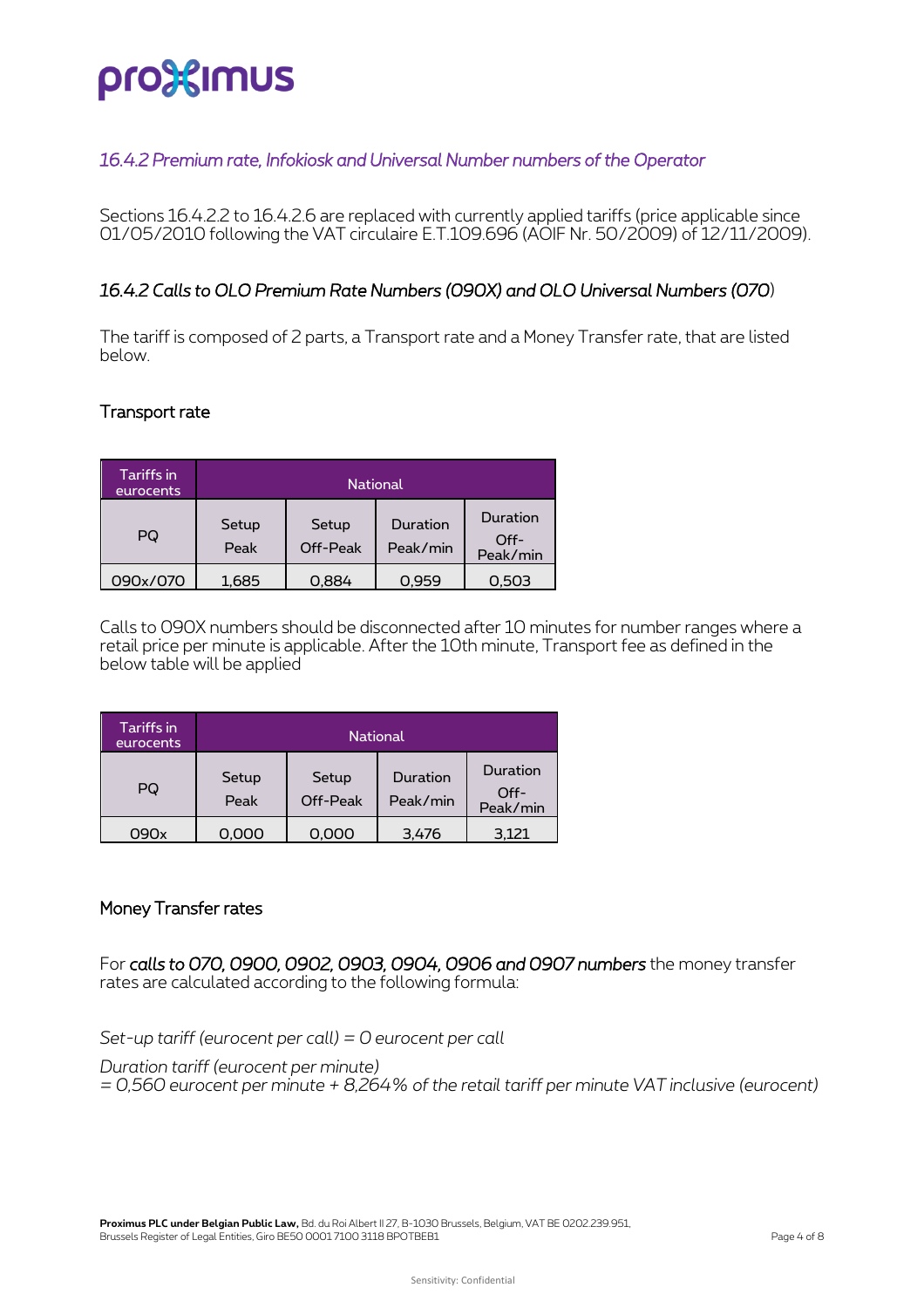# pro<sup>32</sup>imus

Taking into account the retail tariffs applicable at 01/06/2017, the formula results in the following tariffs.

|      | Tariffs in eurocent                 |       |                   |                  |                      |
|------|-------------------------------------|-------|-------------------|------------------|----------------------|
| PQ   | Retail<br>tariff/Min<br>(TVA incl.) |       | Setup<br>Off-Peak | Duration<br>Peak | Duration<br>Off-Peak |
| 070  | 30,00                               | 0,000 | 0,000             | 3,039            | 3,039                |
|      | 15,00                               | 0,000 | 0,000             | 1,800            | 1,800                |
| 0900 | 25,00                               | 0,000 | 0,000             | 2,626            | 2,626                |
|      | 50,00                               | 0,000 | 0,000             | 4,692            | 4,692                |
| 0902 | 75,00                               | 0,000 | 0,000             | 6,758            | 6,758                |
|      | 100,00                              | 0,000 | 0,000             | 8.824            | 8.824                |
| 0903 | 125,00                              | 0,000 | 0,000             | 10,891           | 10,891               |
|      | 150,00                              | 0,000 | 0,000             | 12,957           | 12,957               |
| 0904 | 175,00                              | 0,000 | 0,000             | 15,023           | 15,023               |
|      | 200,00                              | 0,000 | 0,000             | 17,089           | 17,089               |
|      | 25,00                               | 0,000 | 0,000             | 2,626            | 2,626                |
| 0906 | 50,00                               | 0,000 | 0,000             | 4,692            | 4,692                |
|      | 75,00                               | 0,000 | 0,000             | 6,758            | 6,758                |
|      | 100,00                              | 0,000 | 0,000             | 8.824            | 8.824                |
|      | 125,00                              | 0,000 | 0,000             | 10,891           | 10,891               |
| 0907 | 150,00                              | 0,000 | 0,000             | 12,957           | 12,957               |
|      | 175,00                              | 0,000 | 0,000             | 15,023           | 15,023               |
|      | 200,00                              | 0,000 | 0,000             | 17,089           | 17,089               |

For *calls to 0901, 0905 numbers* the money transfer rates are calculated according to the following formulas:

*Set-up tariff (eurocent per call) = 8,264% of the retail tariff per call VAT inclusive (eurocent) Duration tariff (eurocent per minute) = 0,560 eurocent per minute*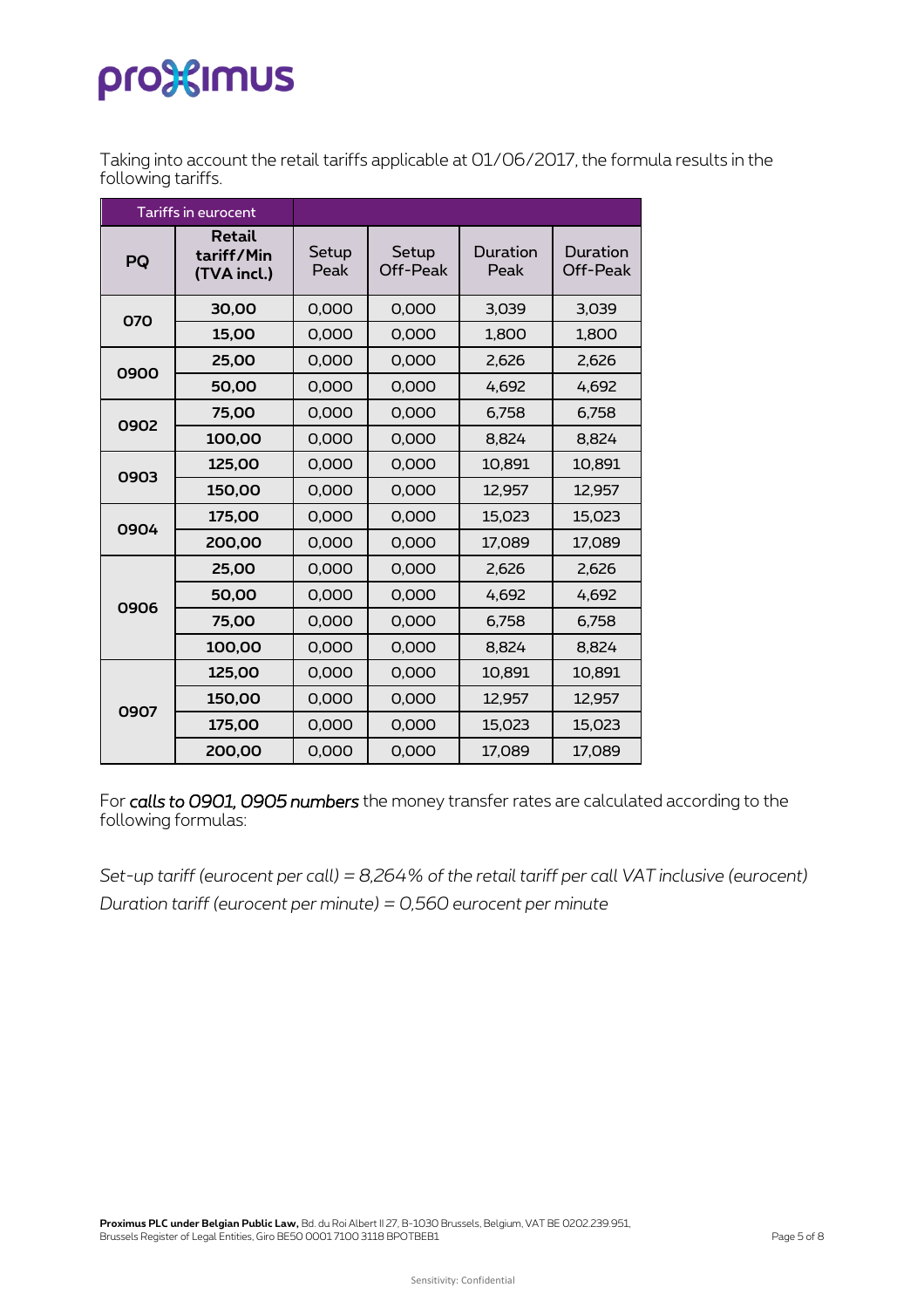# pro<sup>3</sup> sumus

Taking into account the retail tariffs applicable at 01/06/2017, the formula results in the following tariffs.

| Tariffs in eurocent |                                      |        |                    |                  |                      |
|---------------------|--------------------------------------|--------|--------------------|------------------|----------------------|
| PQ                  | Retail<br>tariff/call<br>(TVA incl.) |        | Setup Off-<br>Peak | Duration<br>Peak | Duration<br>Off-Peak |
| 0901                | 25,00                                | 2,066  | 2,066              | 0,560            | 0,560                |
|                     | 50,00                                | 4,132  | 4,132              | 0,560            | 0,560                |
|                     | 25,00                                | 2,066  | 2,066              | 0,560            | 0,560                |
|                     | 50,00                                | 4,132  | 4,132              | 0,560            | 0,560                |
|                     | 75,00                                | 6,198  | 6.198              | 0,560            | 0,560                |
| 0905                | 100,00                               | 8,264  | 8,264              | 0,560            | 0,560                |
|                     | 125,00                               | 10,331 | 10,331             | 0,560            | 0,560                |
|                     | 150,00                               | 12,397 | 12,397             | 0,560            | 0,560                |
|                     | 175,00                               | 14,463 | 14.463             | 0,560            | 0,560                |
|                     | 200,00                               | 16,529 | 16,529             | 0,560            | 0,560                |

For *calls to 0909 numbers* the money transfer rates are calculated according to the following formulas:

*Set-up tariff (eurocent per call) = 8,264% of the retail tariff per call VAT inclusive (eurocent)*

*Duration tariff (eurocent per minute)* 

*= 0,560 eurocent per minute + 8,264% of the retail tariff per minute VAT inclusive (eurocent)*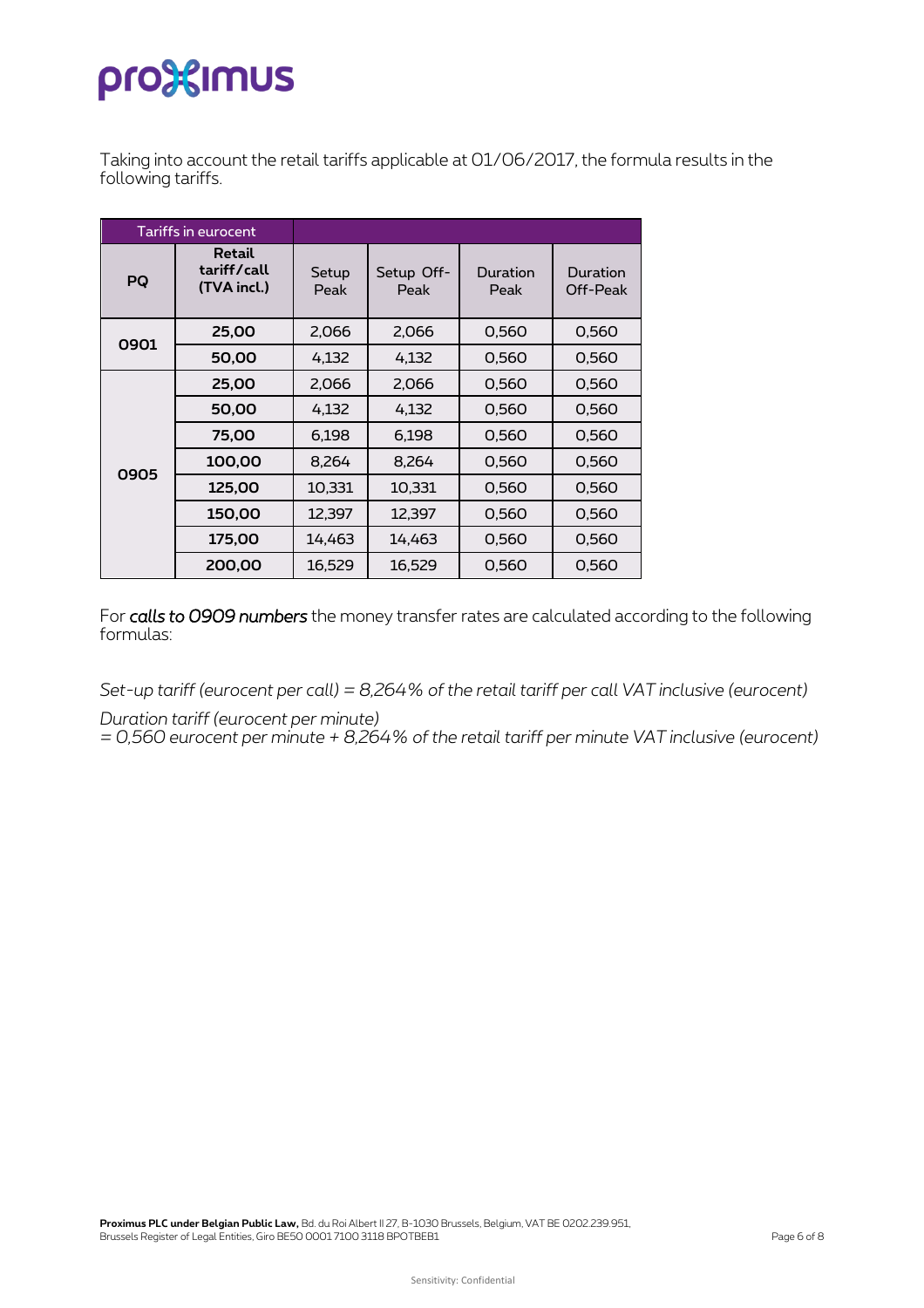# pro<sup>32</sup>imus

Taking into account the retail tariffs applicable at 01/06/2017, the formulas of above result in the following tariffs.

| Tariffs in eurocent |                                     |                                      |                   |                    |                  |                       |  |
|---------------------|-------------------------------------|--------------------------------------|-------------------|--------------------|------------------|-----------------------|--|
| PQ                  | Retail<br>tariff/Min<br>(TVA incl.) | Retail<br>tariff/Call<br>(TVA incl.) | <b>Setup Peak</b> | Setup Off-<br>Peak | Duration<br>Peak | Duration Off-<br>Peak |  |
|                     | 0,00                                | 350                                  | 28,926            | 28,926             | 0,560            | 0,560                 |  |
|                     | 0,00                                | 600                                  | 49,587            | 49,587             | 0,560            | 0,560                 |  |
|                     | 0,00                                | 850                                  | 70,248            | 70,248             | 0,560            | 0,560                 |  |
|                     | 0,00                                | 100                                  | 8,264             | 8,264              | 0,560            | 0,560                 |  |
| 0909                | 0,00                                | 1100                                 | 90,909            | 90,909             | 0,560            | 0,560                 |  |
|                     | 0,00                                | 1350                                 | 111,570           | 111,570            | 0,560            | 0,560                 |  |
|                     | 0,00                                | 1600                                 | 132,231           | 132,231            | 0,560            | 0,560                 |  |
|                     | 0,00                                | 1850                                 | 152,893           | 152,893            | 0,560            | 0,560                 |  |
|                     | 0,00                                | 2100                                 | 173,554           | 173,554            | 0,560            | 0,560                 |  |
|                     | 0,00                                | 3100                                 | 256,198           | 256,198            | 0,560            | 0,560                 |  |
|                     | 275,00                              | 350                                  | 28,926            | 28,926             | 23,287           | 23,287                |  |
|                     | 250,00                              | 600                                  | 49,587            | 49,587             | 21,221           | 21,221                |  |
|                     | 225,00                              | 850                                  | 70,248            | 70,248             | 19,155           | 19,155                |  |
|                     | 300,00                              | 100                                  | 8,264             | 8,264              | 25,353           | 25,353                |  |
| 0909                | 200,00                              | 1100                                 | 90,909            | 90,909             | 17,089           | 17,089                |  |
|                     | 175,00                              | 1350                                 | 111,570           | 111,570            | 15,023           | 15,023                |  |
|                     | 150,00                              | 1600                                 | 132,231           | 132,231            | 12,957           | 12,957                |  |
|                     | 125,00                              | 1850                                 | 152,893           | 152,893            | 10,891           | 10,891                |  |
|                     | 100,00                              | 2100                                 | 173,554           | 173,554            | 8,824            | 8,824                 |  |

Calls to 090X numbers should be disconnected after 10 minutes for number ranges where a retail price per minute is applicable.